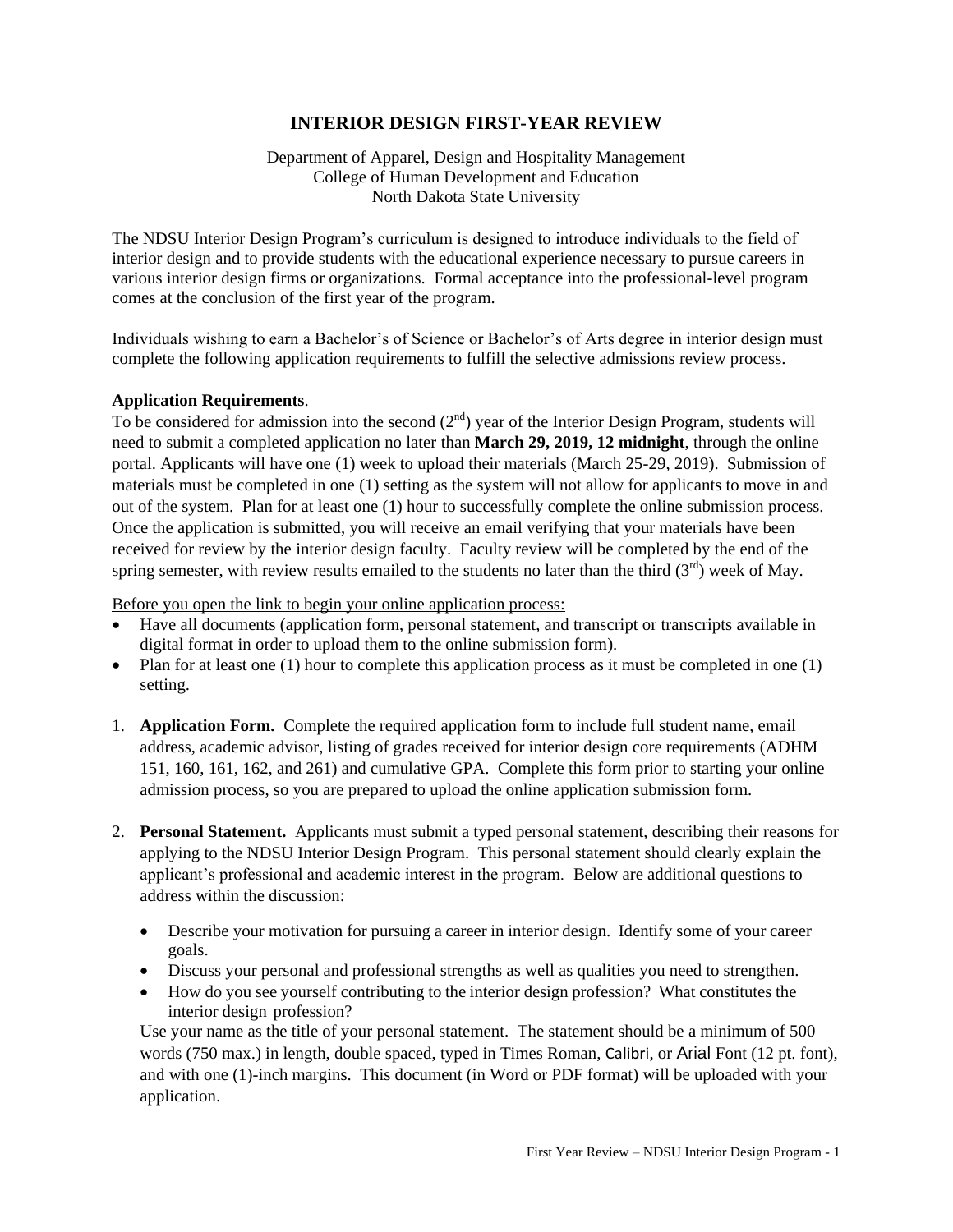- 3. **Transcript(s).** An unofficial transcript from the NDSU system must be included with the application submission. Upload this transcript online. Applicants who have previously attended other colleges or universities must submit transcripts from all schools attended.
- 4. **Professional Involvement.** Applicant will identify organizations he/she serves as a member or officer. If the organization is not campus affiliated, provide a brief description. This information will be typed directly into the online application form.

### **Admission into Second-Year Interior Design Course.**

Admission into second  $(2<sup>nd</sup>)$  year interior design courses requires a 3.0 institutional minimum cumulative grade-point average and a minimum grade of a 'C' in all major core requirements. Admission into the second  $(2<sup>nd</sup>)$  year of the Interior Design Program is also based on the review of a completed First-Year Review Application. This is submitted during the spring semester of the student's first  $(1<sup>st</sup>)$  year in the Interior Design Program.